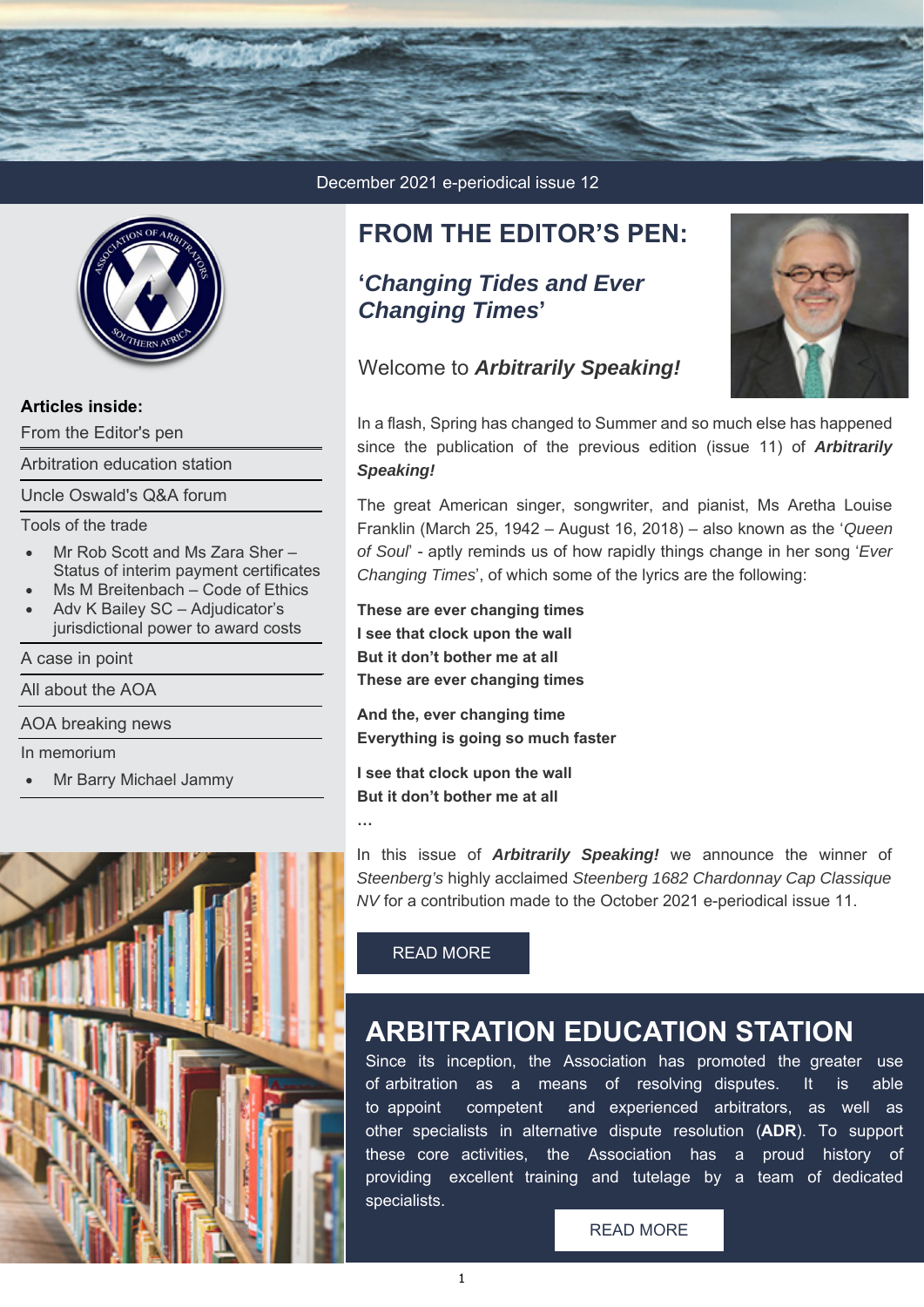

## **UNCLE OSWALD'S Q&A FORUM**

**UNCLE OSWALD DECLARES 2021 OFFICIALLY CLOSED**

Although lamenting an already arduous year, which he in any event has declared closed with immediate effect, our beloved Uncle Oswald has summoned just enough energy to provide us with his long list of letters, written for and addressed to readers who sought his advice on a wide variety of topics over the past two years.

For more astute advice from Uncle Oswald on your arbitration queries, send your questions to our General Manager, Rochelle Appleton, at rochelle@arbitrators.co.za.

## **A CASE IN POINT: RECENT CASE REPORTS**

The Supreme Court of Appeal's judgment in the case *Framatome v Eskom Holdings SOC Ltd* (357/2021) [2021] ZASCA 132 (1 October 2021), is analysed and discussed by Association Fellow and director, Mr Alastair Hay, under the caption '*Sequel to Enforceability of Adjudicators' Decisions*'.

This regular column features interesting and informative case reports and judgments, and we invite you to add to our growing collection of analyses of important cases.

[READ MORE](https://associationofarbitrators.lt.acemlnb.com/Prod/link-tracker?redirectUrl=aHR0cHMlM0ElMkYlMkZ3d3cuYXJiaXRyYXRvcnMuY28uemElMkZhLWNhc2UtaW4tcG9pbnQtcmVjZW50LWNhc2UtcmVwb3J0cy1ub3ZlbWJlci0yMDIxJTJG&sig=3DHGnj6bok2d8hx3xResDFivCADw8fkBjH7htKLW2ZCn&iat=1638338707&a=%7C%7C224134403%7C%7C&account=associationofarbitrators%2Eactivehosted%2Ecom&email=ulZsS3SqLjvzT4FLmN9rpxIYvJ4keyjQBdMsXRfmE20%3D&s=d1174a6b516d0d60c94447d4e3c326e7&i=30A70A6A445) 



## **TOOLS OF THE TRADE**

**THE STATUS OF INTERIM PAYMENT CERTIFICATES ON CANCELLATION OF A CONSTRUCTION CONTRACT AND IMPLICATIONS FOR CONSTRUCTION GUARANTEES AND GUARANTEE INSURERS**

ENS Africa's Rob Scott and Zara Sher provide astute insights into a topic that is ever-increasingly engaging the attention of our courts and which is of vital importance to guarantors and insurers.

#### [READ MORE](https://associationofarbitrators.lt.acemlnb.com/Prod/link-tracker?redirectUrl=aHR0cHMlM0ElMkYlMkZ3d3cuYXJiaXRyYXRvcnMuY28uemElMkZ0b29scy1vZi10aGUtdHJhZGVfbXItcm9iLXNjb3R0LWFuZC1tcy16YXJhLXNoZXItc3RhdHVzLW9mLWludGVyaW0tcGF5bWVudC1jZXJ0aWZpY2F0ZXMtbm92ZW1iZXItMjAyMSUyRg==&sig=8VYM1577yH8q1y5pfMtdCtaPcfRq73kABRvBmSYwZWje&iat=1638338707&a=%7C%7C224134403%7C%7C&account=associationofarbitrators%2Eactivehosted%2Ecom&email=ulZsS3SqLjvzT4FLmN9rpxIYvJ4keyjQBdMsXRfmE20%3D&s=d1174a6b516d0d60c94447d4e3c326e7&i=30A70A6A442)

### **CODE OF ETHICS PRACTICAL APPLICATION: JUSTICE (PART 4 OF 4)**

[READ MORE](https://associationofarbitrators.lt.acemlnb.com/Prod/link-tracker?redirectUrl=aHR0cHMlM0ElMkYlMkZ3d3cuYXJiaXRyYXRvcnMuY28uemElMkZ1bmNsZS1vc3dhbGRzLXFhLWZvcnVtLW5vdmVtYmVyLTIwMjElMkY=&sig=E2s2hnie922NgcZSisM1yyNjBbJc9rsgrndKtQoSAA3T&iat=1638338707&a=%7C%7C224134403%7C%7C&account=associationofarbitrators%2Eactivehosted%2Ecom&email=ulZsS3SqLjvzT4FLmN9rpxIYvJ4keyjQBdMsXRfmE20%3D&s=d1174a6b516d0d60c94447d4e3c326e7&i=30A70A6A441) **In her last article in the four-part series devoted to the** discipline of ethics, Ms Maritza Breitenbach tackles the elusive and complex concept of justice. She offers practical and sage advice to arbitrators on this engaging topic.

#### [READ MORE](https://associationofarbitrators.lt.acemlnb.com/Prod/link-tracker?redirectUrl=aHR0cHMlM0ElMkYlMkZ3d3cuYXJiaXRyYXRvcnMuY28uemElMkZ0b29scy1vZi10aGUtdHJhZGVfY29kZS1vZi1ldGhpY3MtZHItbS1icmVpdGVuYmFjaC1ub3ZlbWJlci0yMDIxJTJG&sig=CdUFkMf3X3bWPm1HvqLMypiztiqrtJvTts5yhJvT3kN4&iat=1638338707&a=%7C%7C224134403%7C%7C&account=associationofarbitrators%2Eactivehosted%2Ecom&email=ulZsS3SqLjvzT4FLmN9rpxIYvJ4keyjQBdMsXRfmE20%3D&s=d1174a6b516d0d60c94447d4e3c326e7&i=30A70A6A443)

### **DOES AN ADJUDICATOR HAVE THE JURISDICTIONAL POWER TO AWARD COSTS IN A DETERMINATION?**

Association Fellow and director, Adv Kiki Bailey SC, considers this vital question in the light of the judgment in *Tempani Construction (Pty) Ltd v The City of Cape Town* Case No. 21288/2018 and Case No. 12918/2019, 2 November 2020.

[READ MORE](https://associationofarbitrators.lt.acemlnb.com/Prod/link-tracker?redirectUrl=aHR0cHMlM0ElMkYlMkZ3d3cuYXJiaXRyYXRvcnMuY28uemElMkZ0b29scy1vZi10aGUtdHJhZGVfYWR2LWstYmFpbGV5LXNjLWFkanVkaWNhdG9ycy1qdXJpc2RpY3Rpb25hbC1wb3dlcnMtdG8tYXdhcmQtY29zdHMtbm92ZW1iZXItMjAyMSUyRg==&sig=3ah3mdYNnrJ5dgECeTRFdCZn9iBpDRcgnNtnWYCToaBA&iat=1638338707&a=%7C%7C224134403%7C%7C&account=associationofarbitrators%2Eactivehosted%2Ecom&email=ulZsS3SqLjvzT4FLmN9rpxIYvJ4keyjQBdMsXRfmE20%3D&s=d1174a6b516d0d60c94447d4e3c326e7&i=30A70A6A444)